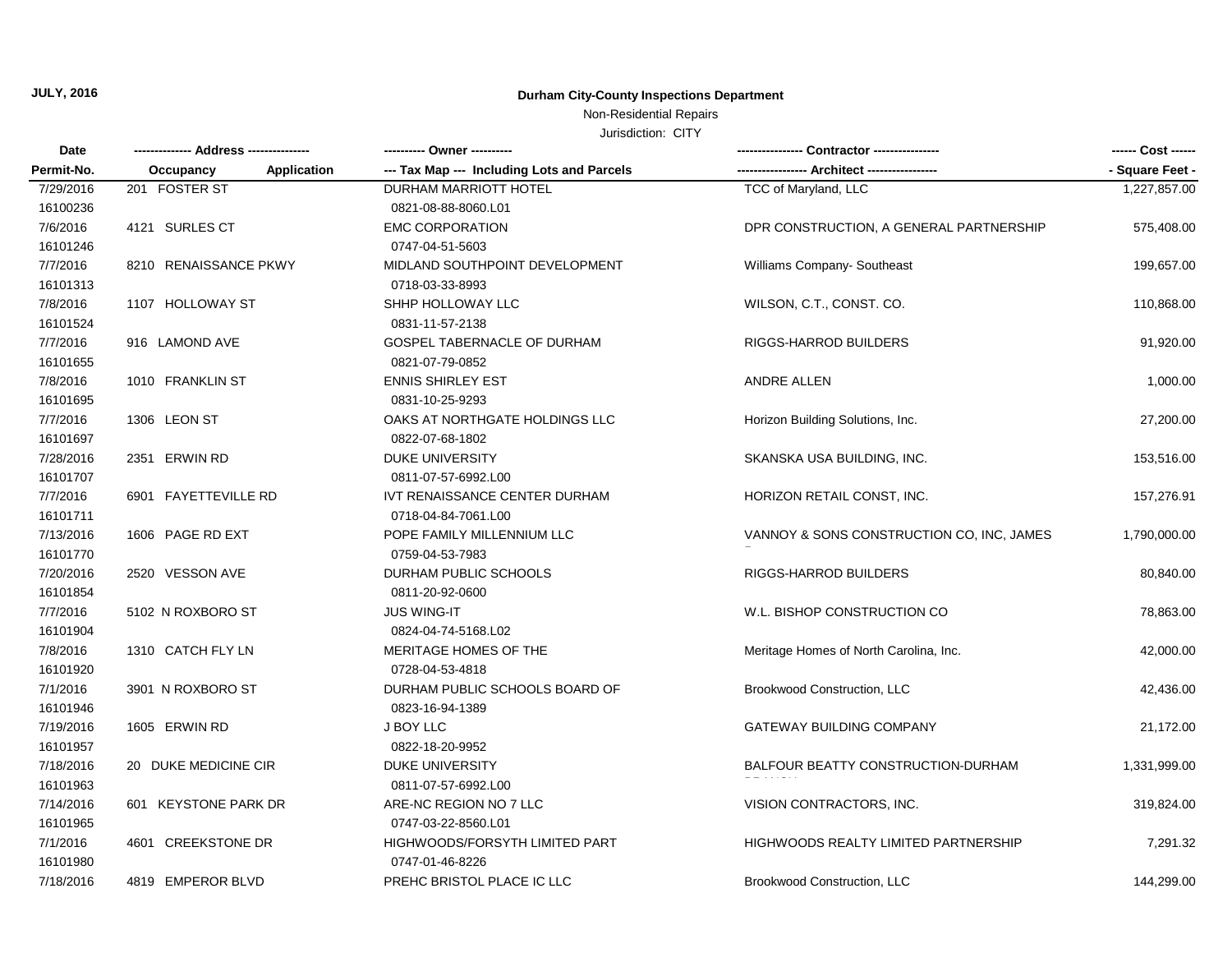# Non-Residential Repairs

| Date       |                          | ---------- Owner ----------                |                                                    | ------ Cost ------ |
|------------|--------------------------|--------------------------------------------|----------------------------------------------------|--------------------|
| Permit-No. | Application<br>Occupancy | --- Tax Map --- Including Lots and Parcels |                                                    | - Square Feet -    |
| 16101982   |                          | 0747-02-65-7351                            |                                                    |                    |
| 7/22/2016  | 120 BASSETT DR           | DUKE UNIVERSITY                            | HCBeck Limited Partnership, T/A HCBeck, Ltd.       | 471,867.05         |
| 16102094   |                          | 0811-07-57-6992.L00                        |                                                    |                    |
| 7/21/2016  | 120 BASSETT DR           | DUKE UNIVERSITY                            | HCBeck Limited Partnership, T/A HCBeck, Ltd.       | 339,015.83         |
| 16102096   |                          | 0811-07-57-6992.L00                        |                                                    |                    |
| 7/21/2016  | 120 BASSETT DR           | <b>DUKE UNIVERSITY</b>                     | HCBeck Limited Partnership, T/A HCBeck, Ltd.       | 204,776.25         |
| 16102097   |                          | 0811-07-57-6992.L00                        |                                                    |                    |
| 7/21/2016  | 120 BASSETT DR           | <b>DUKE UNIVERSITY</b>                     | HCBeck Limited Partnership, T/A HCBeck, Ltd.       | 227,329.98         |
| 16102098   |                          | 0811-07-57-6992.L00                        |                                                    |                    |
| 7/21/2016  | 120 BASSETT DR           | <b>DUKE UNIVERSITY</b>                     | HCBeck Limited Partnership, T/A HCBeck, Ltd.       | 2,227,329.98       |
| 16102099   |                          | 0811-07-57-6992.L00                        |                                                    |                    |
| 7/21/2016  | 120 BASSETT DR           | <b>DUKE UNIVERSITY</b>                     | HCBeck Limited Partnership, T/A HCBeck, Ltd.       | 196,498.00         |
| 16102100   |                          | 0811-07-57-6992.L00                        |                                                    |                    |
| 7/21/2016  | 120 BASSETT DR           | <b>DUKE UNIVERSITY</b>                     | HCBeck Limited Partnership, T/A HCBeck, Ltd.       | 394,542.65         |
| 16102101   |                          | 0811-07-57-6992.L00                        |                                                    |                    |
| 7/26/2016  | 4117 EMPEROR BLVD        | DURHAM VENTURE CENTER LLC                  | BE & K BUILDING GROUP LLC.                         | 4,519,709.00       |
| 16102168   |                          | 0747-04-43-6211                            |                                                    |                    |
| 7/14/2016  | 1015 SWABIA CT           | DRAWBRIDGE 1015                            | DANIS CONSTRUCTION COMPANY, LLC.                   | 1,329,541.00       |
| 16102214   |                          | 0747-04-53-3168                            |                                                    |                    |
| 7/13/2016  | 117 WILLIAM PENN PLZ     | LOWES HOME CENTERS INC                     | Mid-South Roof Systems - Mid-South Subcontractors, | 214,662.00         |
| 16102222   |                          | 0823-13-95-5192                            |                                                    |                    |
| 7/6/2016   | 627 DAVIS DR             | DURHAM KTP TECH 7 LLC                      | DPR CONSTRUCTION, A GENERAL PARTNERSHIP            | 391,845.00         |
| 16102243   |                          | 0747-03-11-3674                            |                                                    |                    |
| 7/29/2016  | 1637 E LAWSON ST         | DURHAM TECHNICAL COMMUNITY                 | Brookwood Construction, LLC                        | 443,807.00         |
| 16102307   |                          | 0830-07-59-3822                            |                                                    |                    |
| 7/14/2016  | 2301 ERWIN RD            | DUKE UNIVERSITY                            | DUKE UNIVERSITY HEALTH SYSTEM, INC.                | 231,787.00         |
| 16102308   |                          | 0811-07-57-6992.L00                        |                                                    |                    |
| 7/12/2016  | 4324 S ALSTON AVE        | <b>TICON INC</b>                           | Horne Brothers Construction, Inc.                  | 107,375.59         |
| 16102310   |                          | 0738-01-26-4674                            |                                                    |                    |
| 7/3/2016   | 4357 S ALSTON AVE        | SUNCAP DURHAM LLC                          | EDIFICE INC                                        | 165,000.00         |
| 16102349   |                          | 0738-04-45-3695.L00                        |                                                    |                    |
| 7/3/2016   | 4357 S ALSTON AVE        | SUNCAP DURHAM LLC                          | <b>EDIFICE INC</b>                                 | 210,000.00         |
| 16102350   |                          | 0738-04-45-3695.L00                        |                                                    |                    |
| 7/7/2016   | 4024 STIRRUP CREEK DR    | TKC CLXVIII LLC                            | WILSON, C.T., CONST. CO.                           | 1,330,000.00       |
| 16102367   |                          | 0748-02-79-1102                            |                                                    |                    |
| 7/14/2016  | 1000 PARLIAMENT CT       | <b>LIBERTY PROPERTY LIMITED</b>            | HSN Corp., LLC                                     | 107,102.00         |
| 16102379   |                          | 0747-04-82-1238                            |                                                    |                    |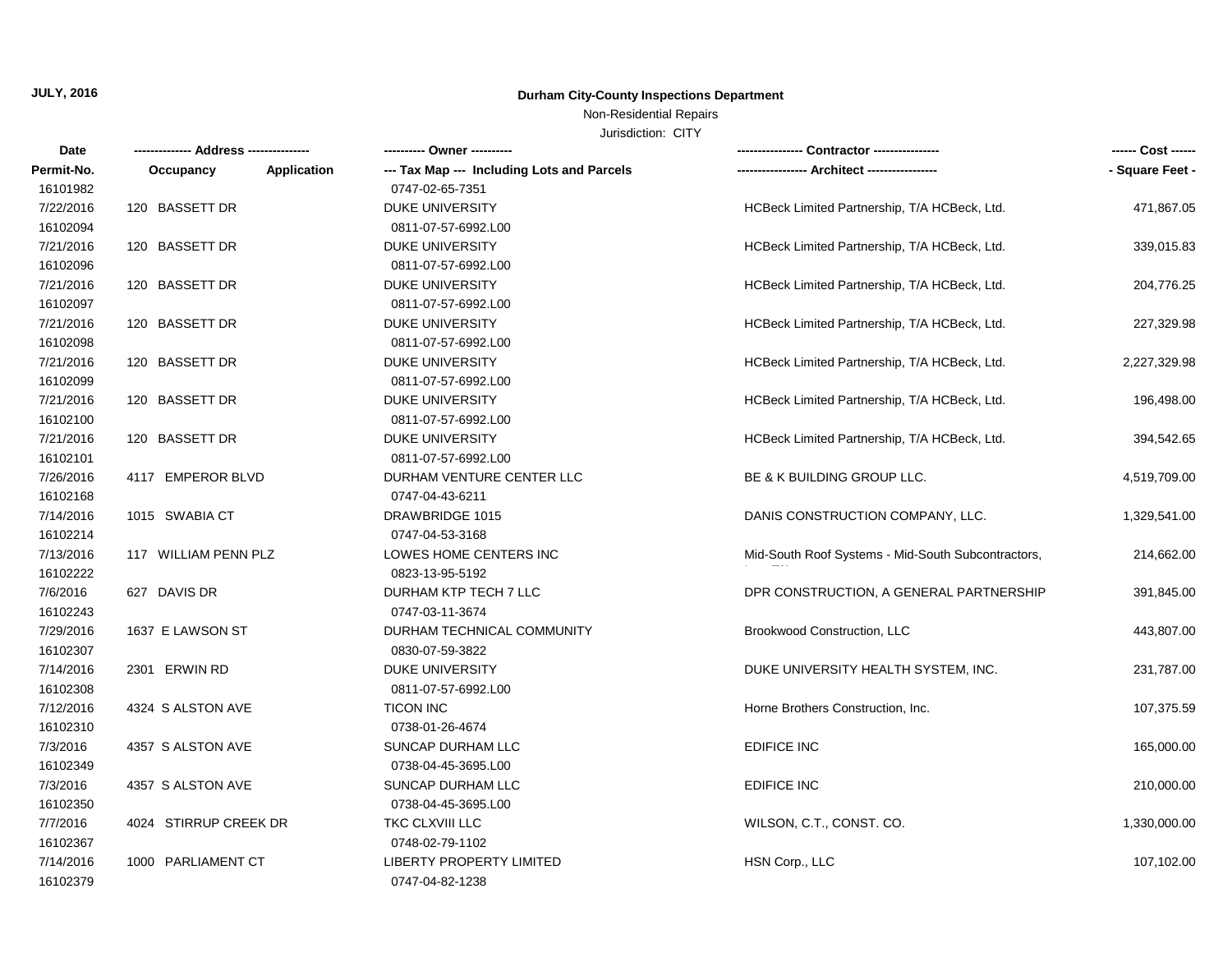# Non-Residential Repairs

| Date       |                                 | ---------- Owner ----------                |                                                   | ------ Cost ------ |
|------------|---------------------------------|--------------------------------------------|---------------------------------------------------|--------------------|
| Permit-No. | Occupancy<br><b>Application</b> | --- Tax Map --- Including Lots and Parcels |                                                   | - Square Feet -    |
| 7/14/2016  | 1000 PARLIAMENT CT              | <b>LIBERTY PROPERTY LIMITED</b>            | HSN Corp., LLC                                    | 96,959.00          |
| 16102397   |                                 | 0747-04-82-1238                            |                                                   |                    |
| 7/22/2016  | 2929 WECK DR                    | AUROLIFE PHARMA LLC                        | ENVIRONMENTAL HOLDINGS GROUP, LLC.                | 532,100.00         |
| 16102401   |                                 | 0749-04-42-7006                            |                                                   |                    |
| 7/3/2016   | 4222 EMPEROR BLVD               | DURHAM ROYAL CENTER LLC                    | MCDONALD-YORK CONSTRUCTION                        | 377,739.00         |
| 16102430   |                                 | 0747-04-52-7238                            |                                                   |                    |
| 7/27/2016  | 4215 UNIVERSITY DR              | PARKWAY PLAZA UY LLC                       | SPEC-CON, INC.                                    | 80,000.00          |
| 16102438   |                                 | 0810-14-25-2315                            |                                                   |                    |
| 7/12/2016  | 410 LIBERTY ST                  | <b>VESTRY OF ST PHILLIPS</b>               | <b>BAKER ROOFING COMPANY</b>                      | 135,000.00         |
| 16102444   |                                 | 0831-09-06-8503                            |                                                   |                    |
| 7/14/2016  | 3001 ACADEMY RD                 | <b>ACADEMY ASSOCIATES LLC</b>              | STRUCTURE BUILDING CO, INC                        | 54,956.00          |
| 16102463   |                                 | 0810-07-78-1299.000                        |                                                   |                    |
| 7/22/2016  | 300 W MORGAN ST                 | CDP DURHAM CTR INVESTORS LLC               | BRIDGEPOINT GENERAL CONTRACTING, INC.             | 1,100,000.00       |
| 16102485   |                                 | 0821-08-88-9307                            |                                                   |                    |
| 7/12/2016  | 4625 CREEKSTONE DR              | HIGHWOODS/FORSYTH LIMITED PART             | DUFFEY SOUTHEAST, INC.                            | 135,000.00         |
| 16102525   |                                 | 0747-02-56-3373                            |                                                   |                    |
| 7/21/2016  | 310 BLACKWELL ST                | SBER LUCKY STRIKE LLC                      | <b>GATEWAY BUILDING COMPANY</b>                   | 38,338.00          |
| 16102530   |                                 | 0821-12-86-4780                            |                                                   |                    |
| 7/18/2016  | 2223 NORTHEAST CREEK PKWY       | SENTINEL NC-1 LLC                          | TISHMAN CONSTRUCTION CORPORATION                  | 619,923.00         |
| 16102533   |                                 | 0739-04-55-3401                            |                                                   |                    |
| 7/15/2016  | 1637 E LAWSON ST                | DURHAM TECHNICAL COMMUNITY                 | ALCO CONSTRUCTION                                 | 63,308.00          |
| 16102541   |                                 | 0830-07-59-3822                            |                                                   |                    |
| 7/15/2016  | 1637 E LAWSON ST                | DURHAM TECHNICAL COMMUNITY                 | ALCO CONSTRUCTION                                 | 41,680.00          |
| 16102543   |                                 | 0830-07-59-3822                            |                                                   |                    |
| 7/18/2016  | 615 DOUGLAS ST                  | HINES GLOBAL REIT HOCK PLAZA I             | WILSON, C.T., CONST. CO.                          | 29,500.00          |
| 16102591   |                                 | 0812-15-72-2463                            |                                                   |                    |
| 7/19/2016  | 419 CHAPEL DR                   | <b>DUKE UNIVERSITY</b>                     | ROMEO GUEST ASSOC. INC                            | 170,000.00         |
| 16102604   |                                 | 0811-07-57-6992.L00                        |                                                   |                    |
| 7/25/2016  | 1757 TW ALEXANDER DR            | DUKE RALEIGH ALEXANDER DRIVE               | SPECTRA BUILDERS INC.                             | 131,335.00         |
| 16102610   |                                 | 0749-04-91-1502                            |                                                   |                    |
| 7/19/2016  | 3643 N ROXBORO ST               | <b>COUNTY OF DURHAM</b>                    | WILSON, C.T., CONST. CO.                          | 470,041.00         |
| 16102614   |                                 | 0823-17-82-9096                            |                                                   |                    |
| 7/25/2016  | 2634 DURHAM CHAPEL HILL BLVD    | <b>MECHANICS &amp; FARMERS BANK</b>        | Core Construction Southeast, Inc.                 | 97,570.00          |
| 16102618   |                                 | 0820-05-09-8769                            |                                                   |                    |
| 7/13/2016  | 4416 DURHAM CHAPEL HILL BLVD    | SPIRIT MASTER FUNDING IX LLC               | B&M Roofing Contractors - T/A B&M Construction of | 39,377.00          |
| 16102628   |                                 | 0800-02-76-9037                            |                                                   |                    |
| 7/27/2016  | 117 E MAIN ST                   | DARLING MARILYN LLC                        | Buildcorp, Inc.                                   | 36,000.00          |